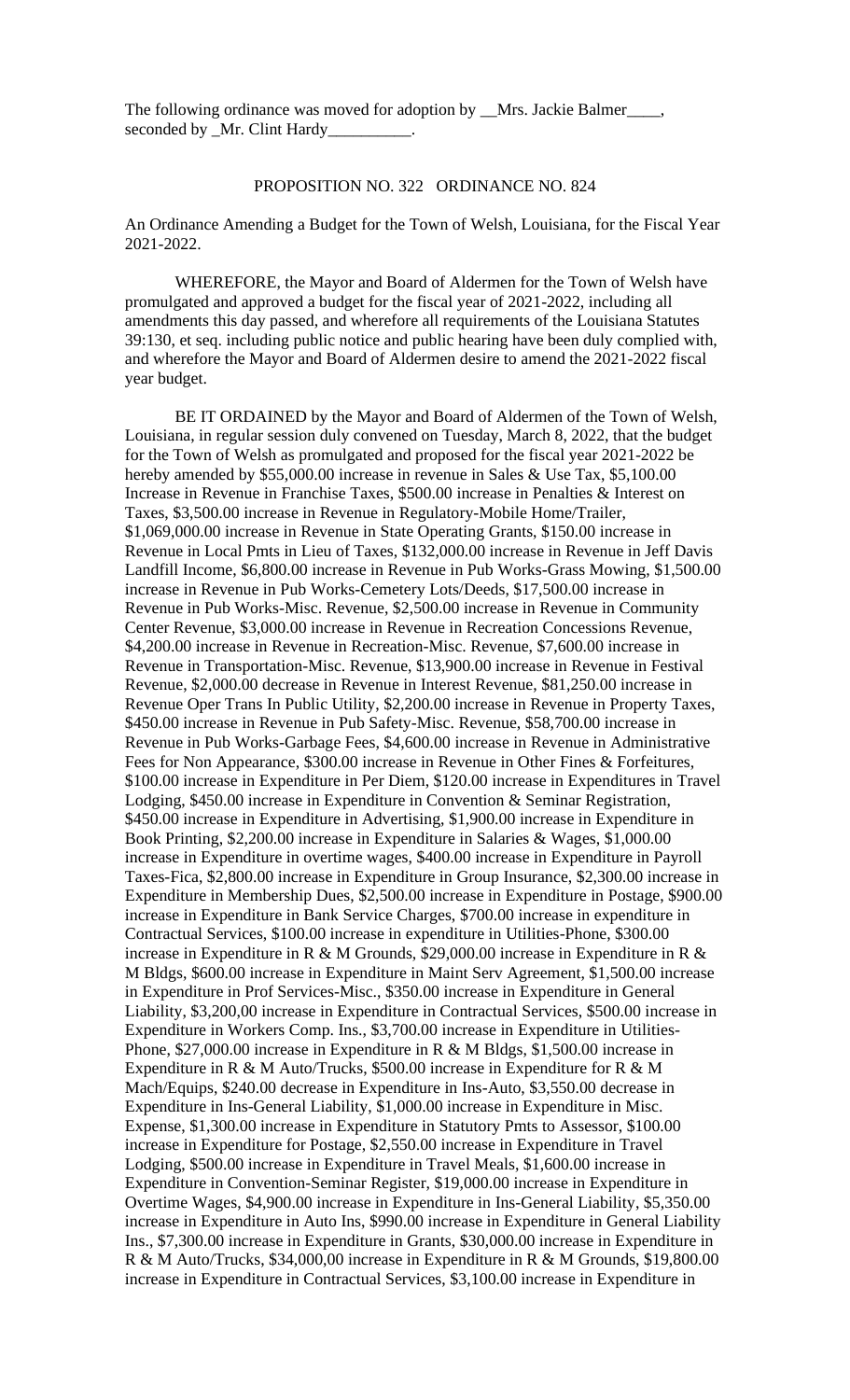Salaries & Wages, \$350.00 increase in Expenditure in Overtime Wages, \$250.00 increase in Expenditure in Payroll Taxes-Fica, \$160.00 increase in Expenditure in Retirement, \$170.00 increase in Expenditure in Workman's Comp. Ins., \$4,000.00 increase in Expenditure in R & M Auto/Trucks, \$1,500.00 increase in Expenditure in Misc. Prof. Services, \$110.00 decrease in Expenditure in Insurance Auto, \$1,000.00 increase in Expenditure in Uniforms, \$2,300.00 increase in Expenditure in Vehicle Supplies, \$3,200.00 increase in Expenditure in Other Supplies, \$350.00 increase in Expenditure in Travel Lodging, \$60.00 increase in Expenditure in Travel Meals, \$230.00 increase in Expenditure in Convention/Seminar Registration, \$3,500.00 decrease in Expenditure in Rent-Bldgs, \$4,200.00 increase in Expenditure in Utilities-Electricity, \$580.00 increase in Expenditure in Insurance/General Liability, \$2,000.00 increase in Expenditure in Membership Dues, \$9,900.00 increase in Expenditure in R & M Bldgs, \$2,000.00 increase in Expenditure in Misc. Prof. Services, \$3,500.00 increase in Expenditure in Other Supplies, \$1,800.00 increase in Expenditure in Improvement Other Than Bldgs, \$6,000.00 increase in Expenditure in Misc. Expense, \$450.00 increase in Expenditure in Insurance/General Liability, \$7,900.00 increase in Expenditure in R & M Bldg & Grounds, \$400.00 increase in Expenditure in Travel Mileage, \$7,800.00 increase in Expenditure in Prof. Service Misc., \$3,800.00 increase in Expenditure in Misc. Supplies, \$280.00 increase in Expenditure in Principal Payments, \$1,370.00 increase in Expenditure in Utilities-Phone, \$250.00 increase in Expenditure in Uniforms, \$90.00 increase in Expenditure in Travel Lodging, \$1,000.00 increase in Expenditure in Retirement, \$400.00 decrease in Expenditure in Supplies Vehicles, \$4,000.00 increase in Expenditure in Inmate Food, \$55,000.00 increase in Revenue for Fund 26 Sales & Use Tax Revenue, \$800.00 decrease in Revenue in Interest Income, \$5,300.00 increase in Revenue in Sale of Material, \$75,000.00 increase in Expenditure in R & M Streets, \$5,000.00 increase in Expenditure in Other Supplies, \$65,000.00 increase in Expenditure in Equipment Purchases, \$2,600.00 increase in Expenditure in Utilities-Phone, \$15,000.00 increase in Expenditure R & M Auto-Trucks, \$5,000.00 increase in Expenditure in Prof Services-Misc., \$810.00 decrease in Expenditure in Insurance-Auto, \$350.00 increase in Expenditure Insurance-General Liability, \$2,150.00 increase in Expenditure in Uniforms, \$2,150.00 increase in Expenditure in Vehicle Supplies, and \$3,000,00 increase in Expenditure in Chemicals, all in accordance with the Louisiana Revised Statutes 39:130, et seq., to be effective immediately upon signing by the Mayor.

THUS DONE AND PASSED at a regular meeting of the Mayor and Board of Aldermen for the Town of Welsh, Louisiana, held on the 5th day of April, 2022.

After public hearing was held on the above ordinance, the title having been read and the ordinance considered for adoption, the vote was taken and the following result was:

Vote by roll call follow:

Yeas: Ronnie Hayes, Lawrence Mier, Clint Hardy, Jackie Balmer

Nays: None

Abstaining: None

Absent: Andrea King

PASSED, APPROVED, AND ADOPTED by the Mayor and Board of Aldermen on this 5th day of April, 2022.

KARL ARCENEAUX, MAYOR

\_\_\_\_\_\_\_\_\_\_\_\_\_\_\_\_\_\_\_\_\_\_\_\_\_\_\_\_\_\_

ATTEST: